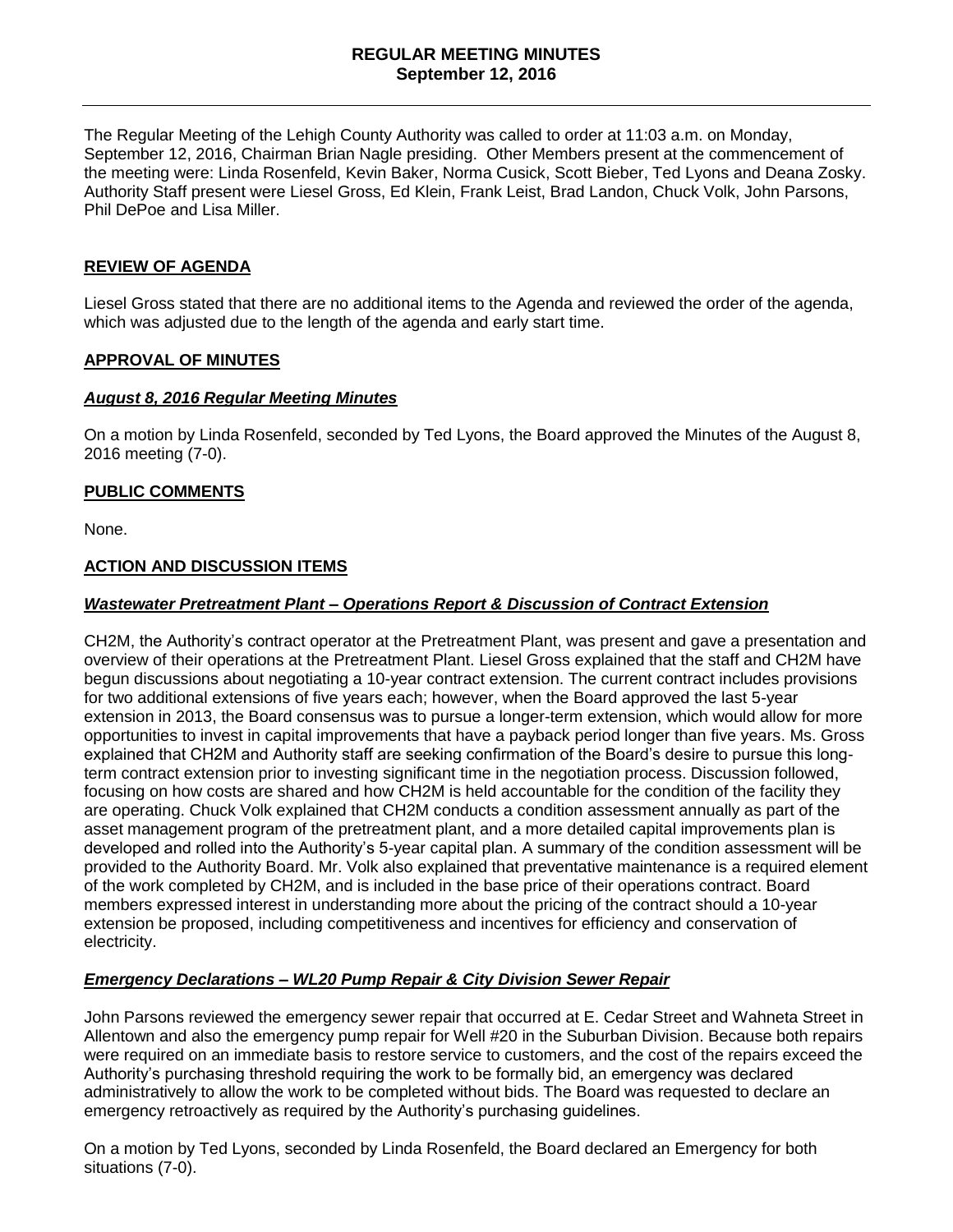Liesel Gross gave an update on the internal process controls for these types of situations and asked the Board to discuss the staff authorization level. Currently, the purchasing guidelines require three quotes for expenses over \$10,500.00 and bids for expenses over \$19,400.00. Some discussion followed and the Board agreed some administrative authority to declare an Emergency would be appropriate, as long as the Board is aware of the incidents that occur. Ms. Gross suggested that the Staff prepare an update to the Purchasing Guidelines at the next meeting to capture the Board discussion.

The meeting paused for lunch at 12:10 p.m. The meeting resumed at 12:30 p.m.

# *2015 Audit & Financial Statements*

Liesel Gross recommended the Board accept the 2015 Audit as presented in August. Deana Zosky stated her concerns regarding the negative trends in the variances from the prior year. Some discussion followed.

On a motion by Linda Rosenfeld, seconded by Norma Cusick, the Board approved the 2015 Audit & Financial Statements (7-0).

### *Suburban Division – Capece Tract, WL#20 and Reservoir #3 Improvements*

Frank Leist gave an overview of the project stating the purpose of the improvements is to divert more water flow to the southeastern section of the service area rather than to Reservoir #3 which allows Reservoir #2 to reach optimum storage level. The installations of a Variable Frequency Drive (VFD) on WL#20 will minimize wasting water discharges. Mr. Leist is asking for approval of the Capital Project Authorization – Construction Phase in the amount of \$78,300.00 which includes the Professional Services Authorization – Amendment No. 1 in the amount of \$14,400.00 to ARRO Consulting Inc. and awarding the construction contract to Blooming Glen Contractors, Inc. in the amount of \$47,900.00.

On a motion by Ted Lyons, seconded by Linda Rosenfeld, the Board approved the Capital Project Authorization – Construction Phase in the amount of \$78,300.00 which includes the Professional Services Authorization – Amendment No. 1 in the amount of \$14,400.00 to ARRO Consulting Inc. and awarding the construction contract to Blooming Glen Contractors, Inc. in the amount of \$47,900.00 (7-0).

### *Suburban Division – Pine Lakes Pumping Station Improvements*

Frank Leist gave an overview of the project. He is asking the Board to reject both the general construction and electrical bids because the general construction bids were considerably higher than the engineer's estimate. Mr. Leist said the project will be re-evaluated then re-bid in January of 2017.

On a motion by Linda Rosenfeld, seconded by Norma Cusick, the Board rejected all bids received for the Pine Lakes Pumping Station Improvements (7-0).

# *2017 Budget Assumptions*

Liesel Gross gave an overview of the 2017 budget development process and assumptions along with the anticipated timeline of final budget approval. She noted that a third Board meeting in October has been scheduled for October 31, 2016, in the event that additional time is needed to review and approve the budget by the November 1 deadline.

Deana Zosky commented that the format of the budget assumptions was not what she would traditionally want to see. She suggested that the budget assumptions should be presented with the draft budget so variances from the prior budget can be examined. Ms. Gross explained that the Authority's process has historically included an early review of the overarching assumptions for staffing, inflationary factors, key initiatives and other conceptual-level changes so the Board could weigh in on these issues very early in the process prior to the detailed budget being developed. Board approval of the budget assumptions is not required, but the Staff values the Board's input at the conceptual level to ensure the budget is being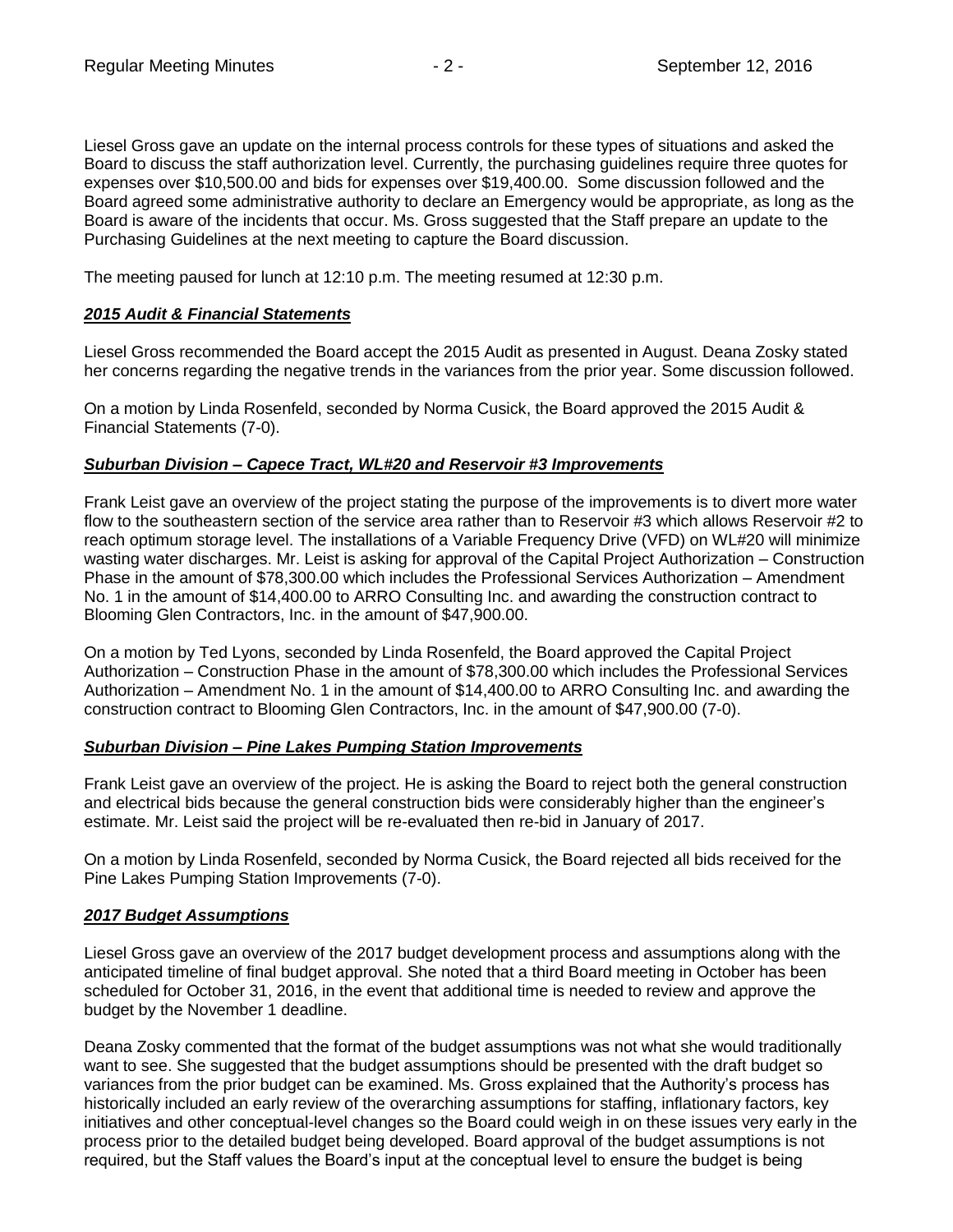developed according to the Board's overall desired direction. The Board should discuss whether they would no longer wish to participate in this step of the budget development.

Ed Klein explained the status of the 2017 budget development, and noted that because the August 22, 2016 meeting was canceled, the budget assumptions outlined in the Board agenda packet have already been incorporated into the preliminary 2017 budget, which he is comparing to projected 2016 performance. A more detailed review of the preliminary 2017 budget would be provided at the September 26, 2016 meeting.

### *2017-2021 Capital Plan*

Liesel Gross reviewed the memo and other attachments to the Board agenda packet, explaining that comments had been received from the City of Allentown and the Lehigh Valley Planning Commission. Staff will respond directly to the City of Allentown regarding their questions and comments.

Staff provided a detailed presentation including overview of the capital plan presented by Liesel Gross, project details provided by Frank Leist and Phil DePoe, financial analysis provided by Ed Klein, and additional commentary on financial scenarios provided by Liesel Gross. The presentation was divided into sections encompassing Administration, Suburban Division water projects, Suburban Division wastewater projects, and Allentown Division projects. Overall the 5-year plan includes 89 projects with a total cost of \$146 million. The plan would be funded primarily through future borrowing, although actual borrowing requirements would be based on impacts of customer growth, specific project feasibility and other factors.

Discussion followed, with Board members asking questions about individual projects. Kevin Baker asked about the Document Management project and how this technology program would be justified. Frank Leist explained that the first step of the project is to complete a needs assessment to analyze the Authority's document management needs more closely to determine the overall benefit of the program prior to authorizing additional phases of the project. Scott Bieber asked for details of the water system improvements in the Upper Milford Central Division. Frank Leist explained the challenges in this small water system as it relates to radon, pumping capacity, and lack of redundancy. The project will further analyze options to improve the sustainability of this system operation.

Deana Zosky commented that the capital plan as presented does not meet her expectations for fully justifying the projects with a return-on-investment (ROI) analysis, key metrics for performance, or cohesive illustration of the financial impact in concert with the financial statements and budget. Liesel Gross explained that the 2017 projects would be reviewed in more detail as part of the 2017 budget development process. Ed Klein noted that this plan should be viewed as a high-level strategy to complete the work that the Authority is generally required to do, and that an ROI analysis cannot be done on every project in advance of presenting the plan. Frank Leist explained that most of the projects included in the plan are required in some form to ensure the sustainable operation of the Authority's systems, or to meet regulatory requirements such as the US EPA's Administrative Order to eliminate sanitary sewer overflows. Very little of the Authority's work is discretionary or will provide a return on investment, other than the ability to continue to serve customers with high quality utility services.

Ted Lyons suggested that the Finance Committee should reconvene to discuss Ms. Zosky's suggestions and work with the Authority staff on any adjustments that may be required to improve the presentation of the Authority's financial information.

On a motion by Scott Bieber, seconded by Linda Rosenfeld, the Board approved the 2017-2021 Capital Plan as presented (6-1). Deana Zosky opposed.

# **PROJECT UPDATES/INFORMATION ITEMS**

Liesel Gross brought to the attention of the Board items listed in the report for upcoming meetings.

# **EXECUTIVE SESSION**